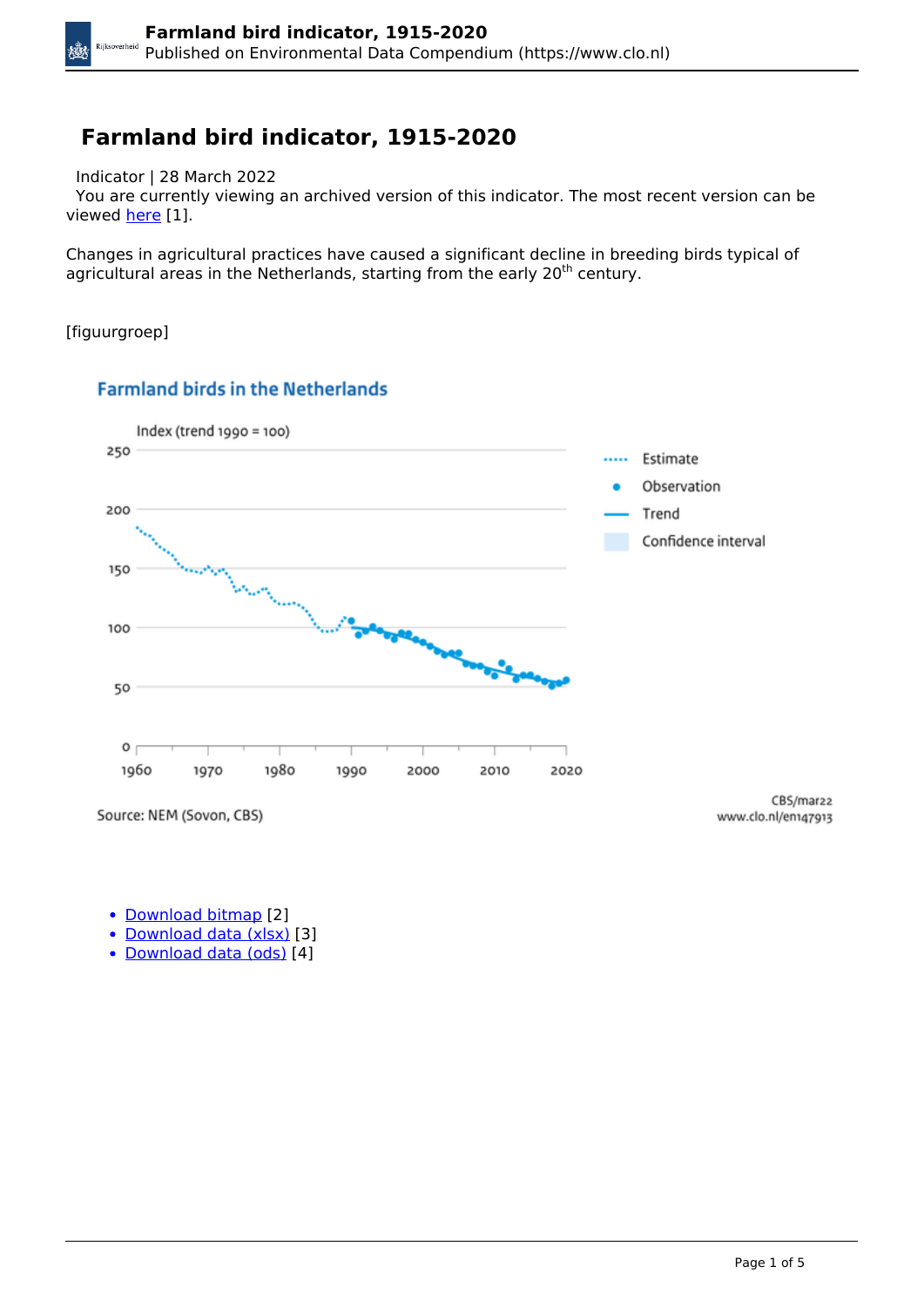#### Birds of open farmland and of farmyards and thicket



Source: NEM (Sovon, CBS)

XůX

- [Download bitmap](https://www.clo.nl/sites/default/files/infographics/1479_005g_clo_13_en.png) [5]
- [Download data \(ods\)](https://www.clo.nl/sites/default/files/datasets/c-1479-005g-clo-13-en.ods) [6]
- [Download data \(xlsx\)](https://www.clo.nl/sites/default/files/datasets/c-1479-005g-clo-13-en.xlsx) [7]

www.clo.nl/en147913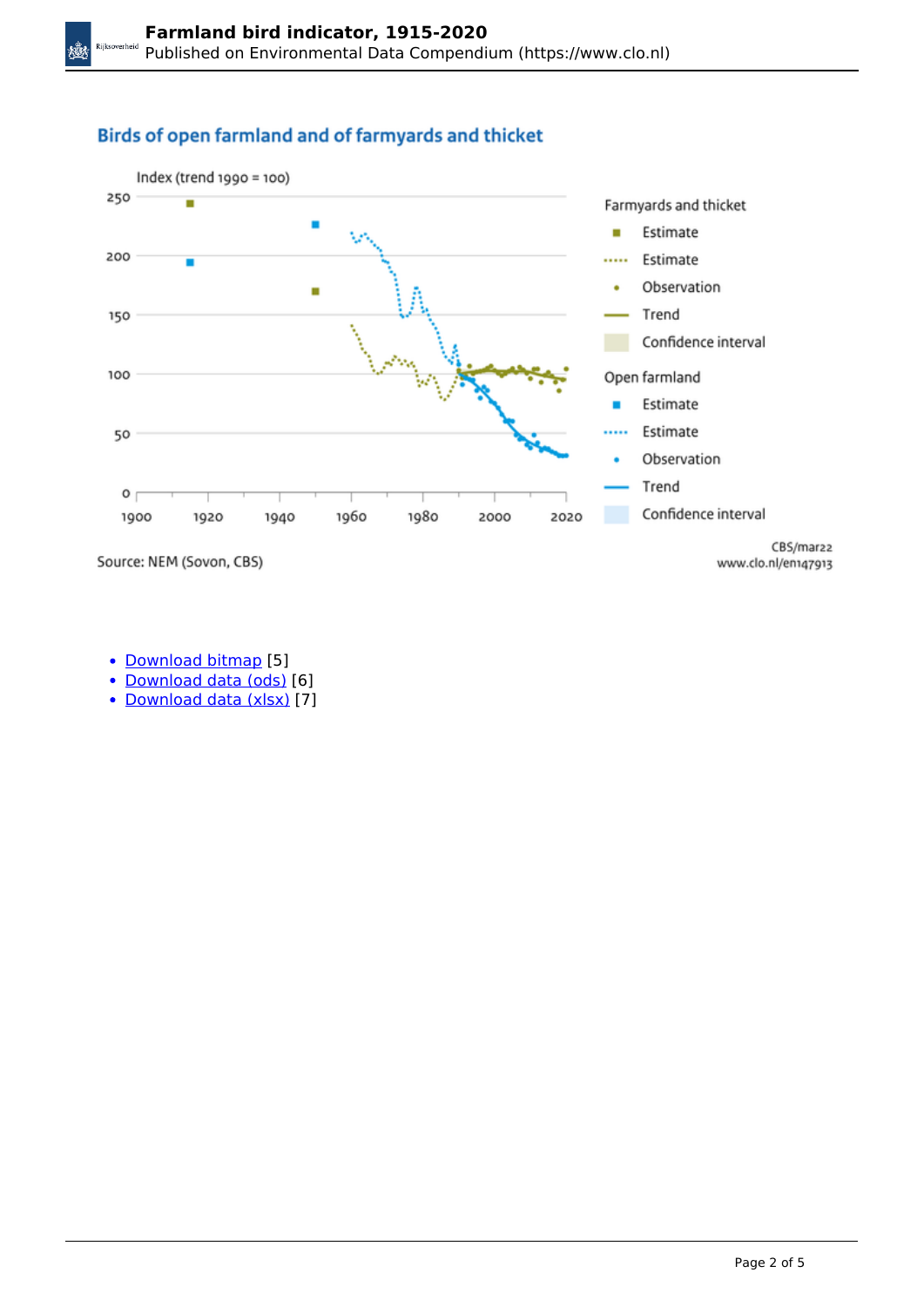#### **Farmland birds in the European Union**



- [Download bitmap](https://www.clo.nl/sites/default/files/infographics/1479_004g_clo_13_en.png) [8]
- [Download data \(xlsx\)](https://www.clo.nl/sites/default/files/datasets/c-1479-004g-clo-13-en.xlsx) [9]
- [Download data \(ods\)](https://www.clo.nl/sites/default/files/datasets/c-1479-004g-clo-13-en.ods) [10]

[/figuurgroep]

# **Developments in the Netherlands as of 1990**

There has been a substantial overall decline in farmland bird populations since 1990 (first tab page). Twenty different species have dwindled while five have increased and two have remained stable. A few declining species had already become rare by 1990, including the corn bunting and the ruff. However, other much more common species have lost ground as well since 1990; these include the black-tailed godwit, the northern lapwing and the Eurasian oystercatcher. The two species with the highest growth rates are the European stonechat and the European goldfinch.

Rather than a large variety of farmland bird species, nowadays large flocks of geese dominate the agricultural landscape. The past few decades have seen a surge in goose populations during the winter season, along with the emergence of a large breeding population. Nevertheless, the various goose species do not count as typical farmland birds because, during breeding season, they are commonly found in many other habitat types as well, for example in marshland.

# **Developments in the Netherlands as of 1900-1930**

Populations of breeding birds typical of agricultural areas in the Netherlands (meadow birds, arable birds, farmyard and thicket birds) have dwindled since 1900-1930 (second tab page: period 1900-1930 appearing as '1915'). Nineteen out of the 27 species have shown a continuous decline since 1900-1930 while some species including the European goldfinch are more common now than in the early 20<sup>th</sup> century. Farmland bird populations have declined by more than 70% since 1960 (see second tab page). Divergent historical trends have been observed in open-farmland birds on the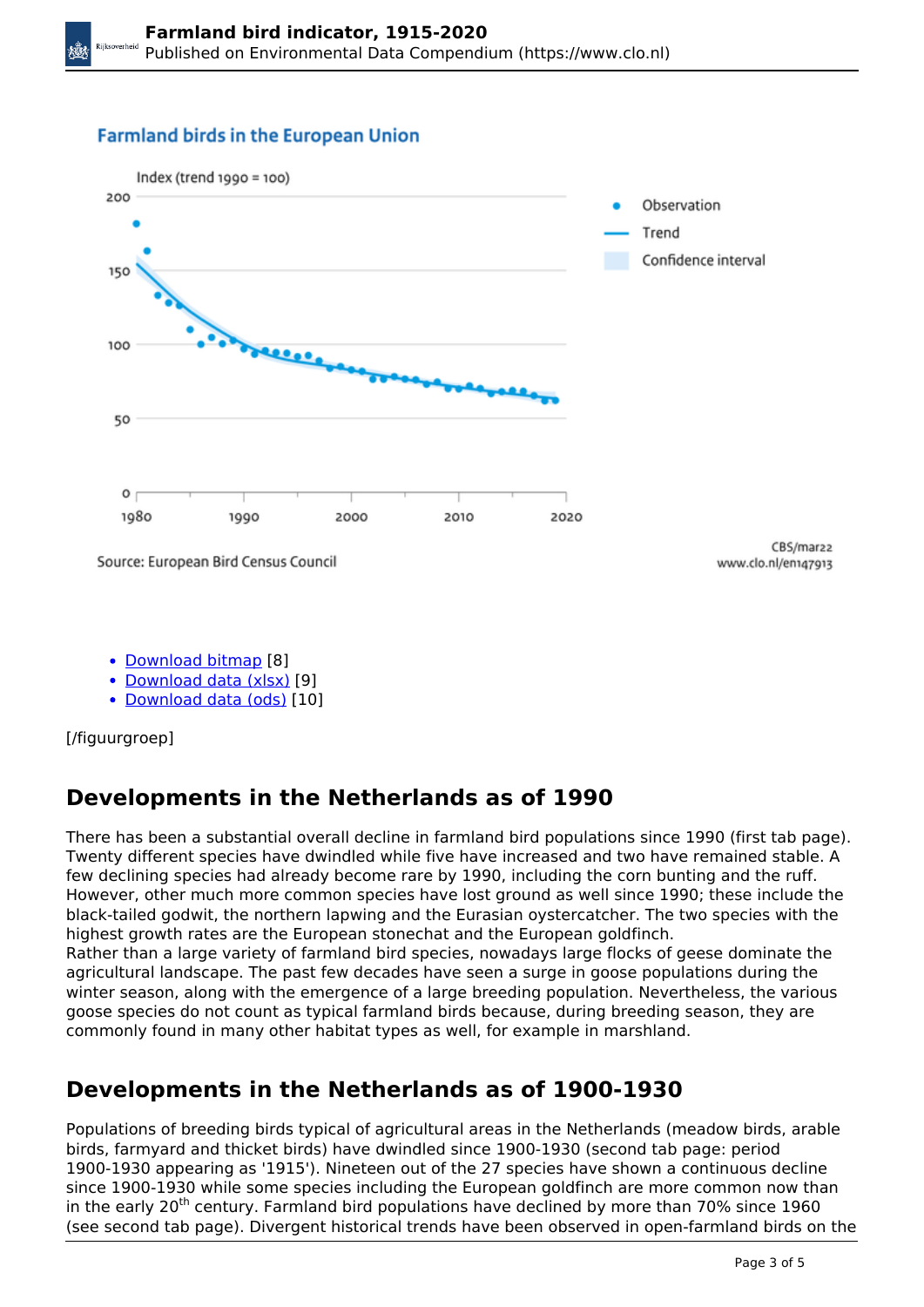one hand (e.g. northern lapwing, black-tailed godwit) and farmyard and thicket birds on the other (e.g. yellowhammer, European stonechat, European goldfinch). As for birds in open farmland (arable land and grassland; 14 species), populations increased over the first half of the 20<sup>th</sup> century, but for many species decline set in after 1960, followed by a still further decrease after 1990. The total decline in open-farmland breeding birds as of 1900-1930 has reached 85 percent. The decline in breeding birds of farmyard and thicket (13 species) began in the early 20<sup>th</sup> century and continued until around 1990. The population has remained fairly stable since then. Overall, this group has dwindled in size by 60 percent. These birds breed in hedges, hedgerows and shrubs on farmland and around farmyards.

#### **Developments in the European Union as of 1990**

This Farmland Bird Indicator is the national version of the European Union's Farmland Bird Indicator (FBI). The FBI shows a similar downward trend in farmland bird populations (third tab page). As of 2004, the European indicator does appear to be stabilising and therefore less negative than the national indicator. The FBI covers 39 breeding bird species and is commonly taken as a key indicator for biodiversity in agricultural areas.

## **Causes of decline in open-farmland birds**

Developments in farmland bird populations are closely related to those in farming practices. The increasing use of chemical fertilisers in the early 20<sup>th</sup> century benefited species including the northern lapwing and the black-tailed godwit as they could avail of more food such as earthworms and other animals living underground in grassland areas. This trend was followed by steady decline as of 1960 due to the increasing intensification of arable and cattle farming. For most species, the changing choice of crops, use of pesticides, higher level of mechanisation and scale increase in agriculture affected the availability of food, nesting opportunities and chick survival rates. More intensive land management has resulted in the loss of nests and younglings, due to a combination of insufficient cover, more predator access and poor growing conditions for the younglings. Agricultural land management (including arable field margin management and the protection of nests) has so far not halted this decline. In addition, many breeding areas have been lost due to expanding urbanisation and infrastructure as well as increasing road traffic. Other species groups as well have deteriorated due to the intensification of agriculture.

#### **Causes of decline in farmyard and thicket birds**

Over the course of the 20<sup>th</sup> century, birds of farmyard and thicket have decreased in number due to the disappearance of hedges, hedge rows and bushes from farmland. This was partly the result of the agricultural land exchange ('ruilverkaveling') that was introduced after World War II. Many small landscape elements are still disappearing from areas with sandy soil. In the low-lying part of the Netherlands, however, more habitats suitable for thicket birds have emerged in the open polder landscape in recent decades due to the addition of roadside and farmside vegetation. On balance, the decline in farmyard and thicket birds has therefore levelled off in recent years.

## **Causes of the trends around Europe**

Similar factors are at play in north-western Europe as in the Netherlands. A recent study showed that EU policies to encourage farmers to improve the ecological quality of their land - such as special protected areas for birds and financial incentives within so-called agri-environmental schemes - have been insufficient to halt the decline in farmland bird populations, despite a number of positive effects.

Furthermore, in eastern and southern Europe, natural farmland bird habitats are lost as agricultural activities in unprofitable agricultural areas are more often discontinued, resulting in encroachment and ultimately forest growth.